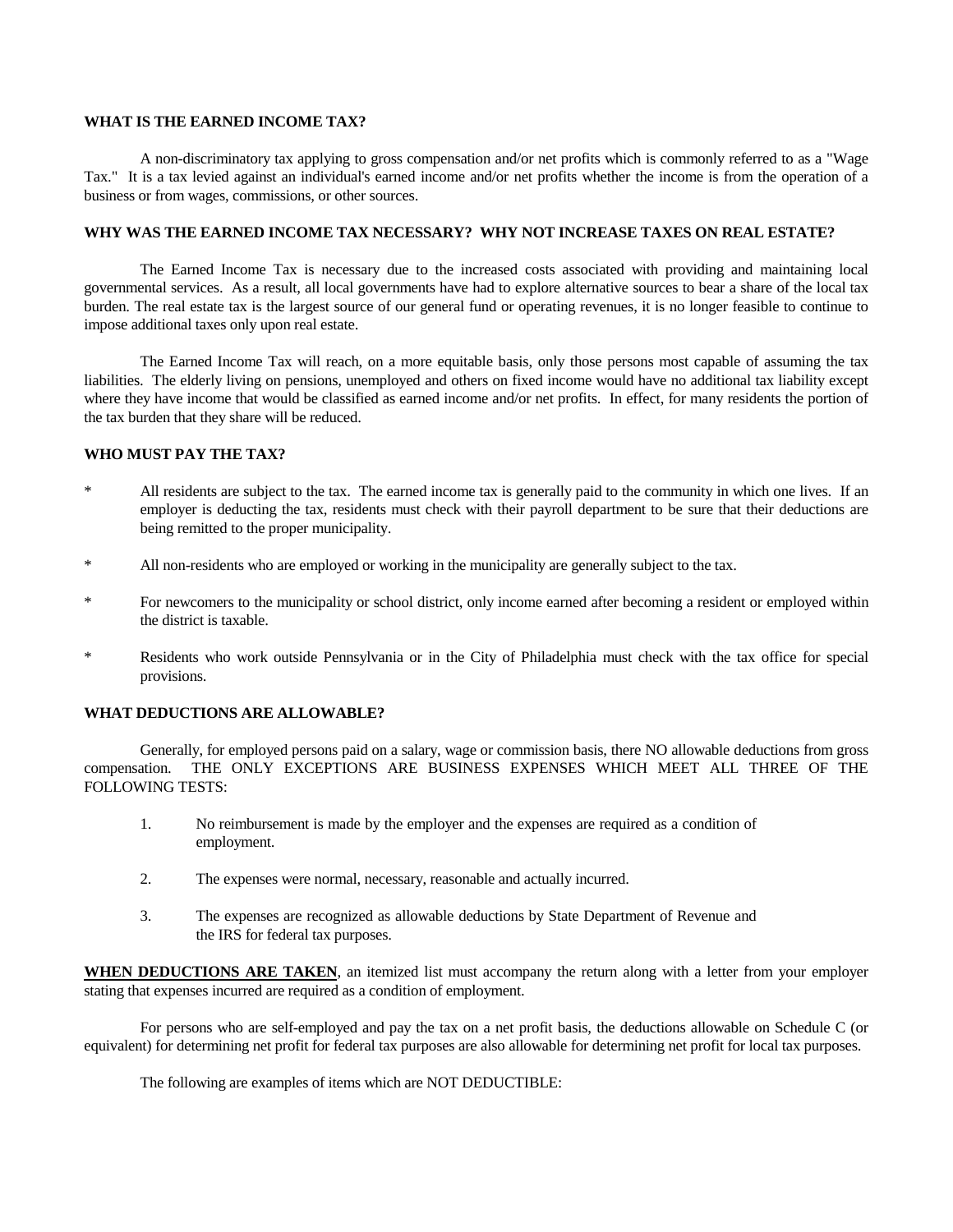| <b>IRA</b> Contributions | <b>Keogh Plan Contributions</b> | Interest Expenses       |
|--------------------------|---------------------------------|-------------------------|
| Tax Expenses             | <b>Medical Expenses</b>         | <b>Moving Expenses</b>  |
| Deferred Income          | Reimbursed Business Expenses    | Travel to and from work |

# **HOW WILL THE EARNED INCOME TAX BE COLLECTED?**

From some, it will be collected at the source of their income through withholding by their employers. From others, it will be collected by direct payment from the individual taxpayer either in full or in installments.

### **WHEN IS THE TAX DUE?**

The quarterly due dates payment periods are due as follows per tax period or fractional period as follows:

| <b>Ouarter</b>      | Period Covered       | Due Date |            |
|---------------------|----------------------|----------|------------|
|                     | Jan., Feb., March    |          | April 30   |
|                     | Apr., May, June      |          | July 31    |
| 3                   | July, Aug., Sept.    |          | October 31 |
|                     | Oct., Nov., Dec.     |          | January 31 |
| <b>Final Return</b> | <b>Full Tax Year</b> |          | April 15   |

#### **HOW IS THE TAX PAID?**

- For persons whose employers withhold the tax, a FINAL RETURN form is mailed each year and must be filed with the Tax Office by April 15th for the prior year ended December 31st.
- For persons whose employers do not withhold the tax, a QUARTERLY RETURN reporting taxable income must be filed with the Tax Office on or before each April 30, July 31, October 31, and January 31 for the quarters ended March 31, June 30, September 30, and December 31, respectively. Payment of the tax due must accompany the return. If there are no taxable earnings for a particular quarter, a return indicating such must be filed.
- \* For SELF-EMPLOYED persons who pay the tax on a net profits basis, an annual estimate of net profits must be filed on the QUARTERLY TAX RETURN with the Tax Office on or before April 30th for the current year. The taxpayer may elect to pay the entire estimated tax when it is filed, or pay it in four (4) equal quarterly installments due on or before April 30, July 31, October 31, and January 31. On or before April 15 of the succeeding year, a FINAL RETURN must be filed showing actual net profits. At the time of filing a final return, the taxpayer shall pay the balance of the tax due or receive a credit/refund in the case of an overpayment. TAXPAYERS WHO UNDERESTIMATE THEIR TAX LIABILITY BY MORE THAN 25% SHALL BE CHARGED INTEREST AND PENALTY AT THE RATE OF 12% PER ANNUM, COMPUTED UPON THE AMOUNT AND DURATION OF UNDERPAYMENT.

NOTE: Unsigned, improperly completed, or unsubstantiated tax returns will be considered incomplete and will not be considered as filed.

#### **IS ALL INCOME SUBJECT TO THE TAX?**

No, only EARNED INCOME/NET PROFITS are subject to this tax. Unearned Income such as pensions, sick or disability payments, public assistance, and so on, are not subject to the tax. However, income received from rentals, stocks, bonds, and insurance are subject to the tax where the taxable is licensed as a dealer or engaged in these activities for profit or where otherwise classified as earned income by the Income Tax Officer, the Ordinance or the Rules and Regulations.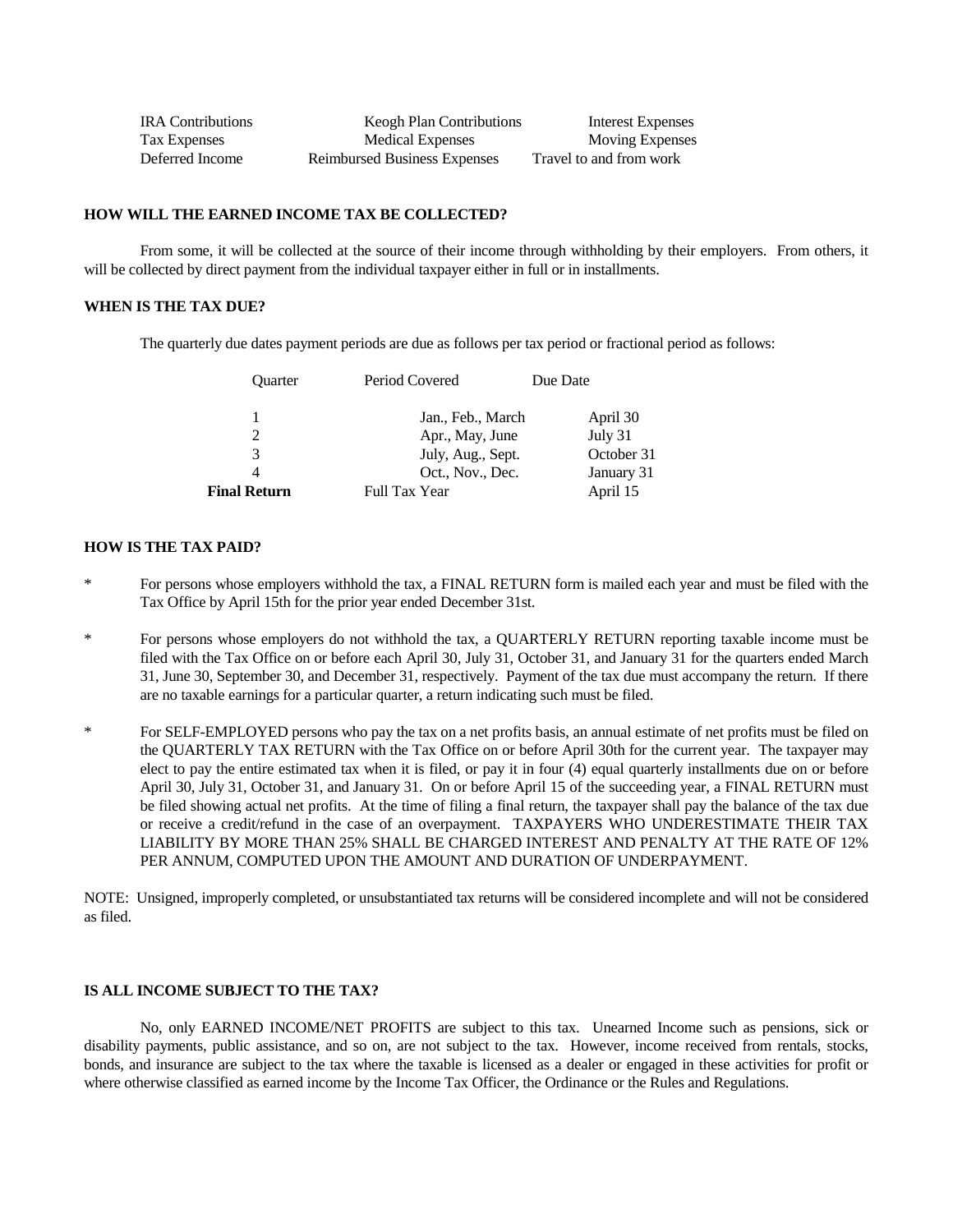#### **WHO MUST FILE A QUARTERLY RETURN?**

In effect, each resident will be responsible for filing a tax return upon actual or estimated income each quarter. To be relieved of this obligation every resident whether working, unemployed, or retired including non-working housewives, must file the RESIDENT QUESTIONNAIRE provided by the Tax Collection Office. Residents who are temporarily unemployed are still required to file returns quarterly, whether they have income to report or not. Residents subject to the total withholding of their tax by employer must complete the "Resident Questionnaire." Generally, these residents will not receive or be required to file Quarterly Returns unless they have additional income to report which is not subject to withholding by employer.

#### **WHO MUST FILE A FINAL RETURN?**

Every resident who has earned income or could reasonably be expected to have had earned income during the succeeding year must file a Final Return whether there is any tax due or not.

# **MUST I FILE IF I RECEIVE NO TAXABLE INCOME?**

Yes, write the facts, on the Report Form, sign, and return to the Income Tax Office.

#### **WHAT HAPPENS IF I DO NOT PAY OR FILE THE REQUIRED RETURNS?**

Late payments are subject to penalty and interest of One Percent (1%) per month with a minimum penalty of One Dollar and Fifty Cents (\$1.50). Persons, who refuse or fail to file the Returns or otherwise comply with the terms of the Ordinance or Resolution, may upon conviction be sentenced to pay a fine or not more than Five Hundred Dollars (\$500.00) for each offense, and costs. In default of payment of said fines and costs, the taxable may be imprisoned for a period not exceeding Thirty (30) Days for each offense.

# **WHAT EMPLOYERS ARE REQUIRED TO WITHHOLD THE TAX FROM THEIR EMPLOYEES?**

All employers doing business in the Township must withhold the tax from all employees subject to the tax - THERE IS NO OPTION!!

#### **MUST THOSE SUBJECT TO WITHHOLDING DO ANYTHING ELSE?**

Yes, they must file a Final Return on or before April 15, on the forms provided, showing total earnings received and tax withheld. Their employers are required to pay to the Tax Officer, on a quarterly basis, all taxes withheld, and on or about February 28 of the succeeding year the employer will reconcile all earnings paid and taxes withheld for each employee.

# **IF MY WORK STATUS SHOULD CHANGE FROM AN EMPLOYER WHO HAS BEEN WITHHOLDING, TO AN EMPLOYER IN AN AREA WHO DOES NOT WITHHOLD - WHAT MUST I DO?**

At such time as you are no longer subject to withholding, it becomes the responsibility of the taxpayer to notify the tax office and make future payments and returns yourself.

#### **WHAT HAPPENS IF I OVERESTIMATE OR UNDERESTIMATE MY INCOME?**

Adjustments will be made on the following Quarterly or Final Earned Income Tax Returns.

#### **ARE NON-RESIDENTS TAXABLE?**

Yes, persons residing in other communities and working in the District are liable for the tax unless they pay the same tax to their resident community in the Commonwealth.

Residents now paying the tax in another community will not have any additional tax to pay unless the tax levied at their